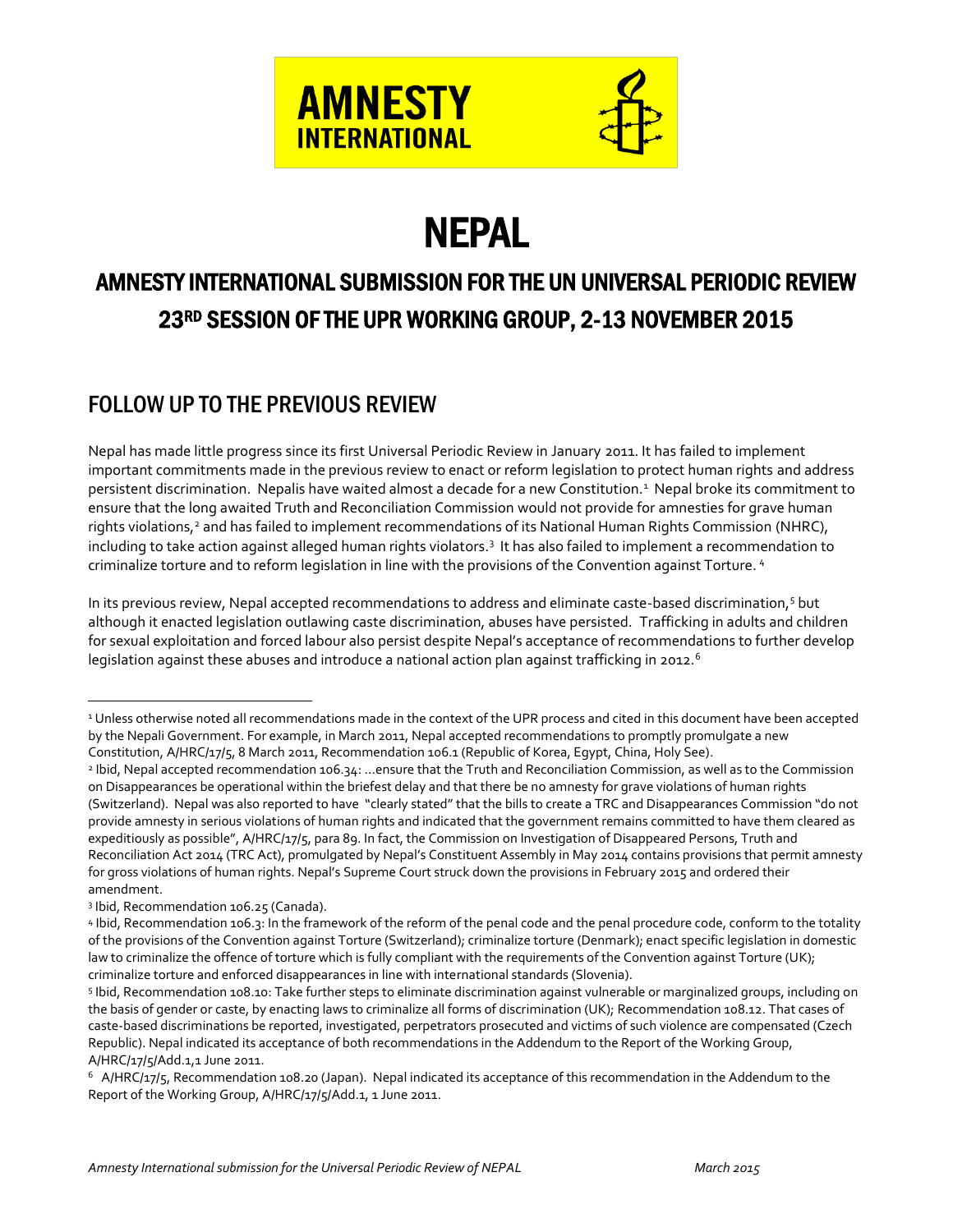During its first review, Nepal claimed that freedom of assembly was already guaranteed in the country;<sup>7</sup> however, demonstrators continue to be arrested and assaulted by police for peaceful protest.

Nepal did not accept recommendations to issue a standing invitation to UN Special Procedures<sup>8</sup> and since then has not granted requests for visits.

Most of the concerns raised by Amnesty International in the context of the 2011 UPR remain unaddressed, and are therefore reiterated in this submission with recommendations for action.9

## THE NATIONAL HUMAN RIGHTS FRAMEWORK

#### **Shortcomings in the peace process and constitutional drafting**

Persistent political disagreement over representation and greater autonomy for ethnic minority groups and Indigenous Peoples have obstructed the promulgation of a new Constitution to replace the 2007 Interim Constitution, instituted as a temporary measure at the end of the conflict.

The Interim Constitution contained protection of basic rights and provided for the establishment of a Constituent Assembly, charged with determining which rights of the many recommended to them would be provided for in the new Constitution, including the rights of groups who have suffered past discrimination. Nepal's second Constituent Assembly was formed on 21 January 2014; the first was dissolved in May 2012 after failing to draft a new Constitution. The second Constituent Assembly pledged to promulgate a new Constitution by 22 January 2015; however, that deadline also passed without an agreement.

#### **Impunity for past human rights violations**

 $\overline{a}$ 

The Comprehensive Peace Agreement of 2006 included commitments to respect and uphold human rights, including pursuing accountability for human rights violations. Nepal has made little progress in fulfilling these obligations.

To date, the authorities have failed to conduct prompt, thorough and effective investigations regarding crimes under international law committed during Nepal's armed conflict (1996-2006). No-one has been brought to justice in a civilian court.<sup>10</sup> Impunity threatens to be further entrenched by an Act passed by the Constituent Assembly in May 2014 establishing a Truth and Reconciliation Commission (TRC) and a Commission on Investigation of Disappeared Persons ("Disappearances Commission") with provisions to recommend amnesties for crimes under international law.11 The Act ignored a January 2014 Supreme Court ruling that such amnesties contravene international human rights law and the spirit of the 2007 Interim Constitution. On 26 February 2015, the Supreme Court struck down the law's amnesty

<sup>7</sup> See, Nepal's 2010 National Report, A/HRC/WG.6/10/NPL/1, para 44, footnote 8. See also Nepal's acceptance of A/HRC/17/5, Recommendation 107.27: Ensure that the right to freedom of assembly is guaranteed and remove all restrictions to peaceful protests (Canada).

<sup>8</sup> Ibid, Recommendation 108.6 (Spain), 108.7 (Chile), 108.8 (Brazil) and 108.9 (Maldives). Nepal did not express its support of these recommendations, but said it would extend invitations on a case-by-case basis, A/HRC/17/5/Add.1.<br>9 Nepal: Submission to the UN Universal Periodic Review: Tenth session of the UPR Working Group of the Human Rights Council,

January 2011, Amnesty International, ASA 31/001/2010, 5 July 2010.<br><sup>10</sup> Nepal: The search for justice, Amnesty International, ASA 31/001/2013, 10 January 2013; see also Nepal: Ensure Justice for Nepal's

<sup>&</sup>quot;Disappeared," Amnesty International, ASA 31/004/2013, 30 August 2013.

<sup>11</sup> Commission on Investigation of Disappeared Persons, Truth and Reconciliation Act 2014, *Section 26 (2):* "Notwithstanding whatsoever mentioned in Sub Section (1), the Commission shall not recommend for amnesty to the perpetrators involved in rape and other crimes of serious nature in which the Commission follows the investigation and does not find sufficient reasons and grounds for amnesty." Section 26(4) authorizes the Commission to recommend amnesties for "gross violations of human rights committed during the course of armed conflict" where a perpetrator submits an application stating the acts committed, accepts repentance, agrees to apologize and commits not to repeat such acts in future. Section 25(2) excludes taking legal action against perpetrators "who have reconciled with victims pursuant to section 22" or "who are recommended for amnesty pursuant to section 26" (OHCHR Technical Note, The Nepal Act on the Commission on Investigation of Disappeared Persons, Truth and Reconciliation, 2071 (2014) – as Gazetted 21 May 2014).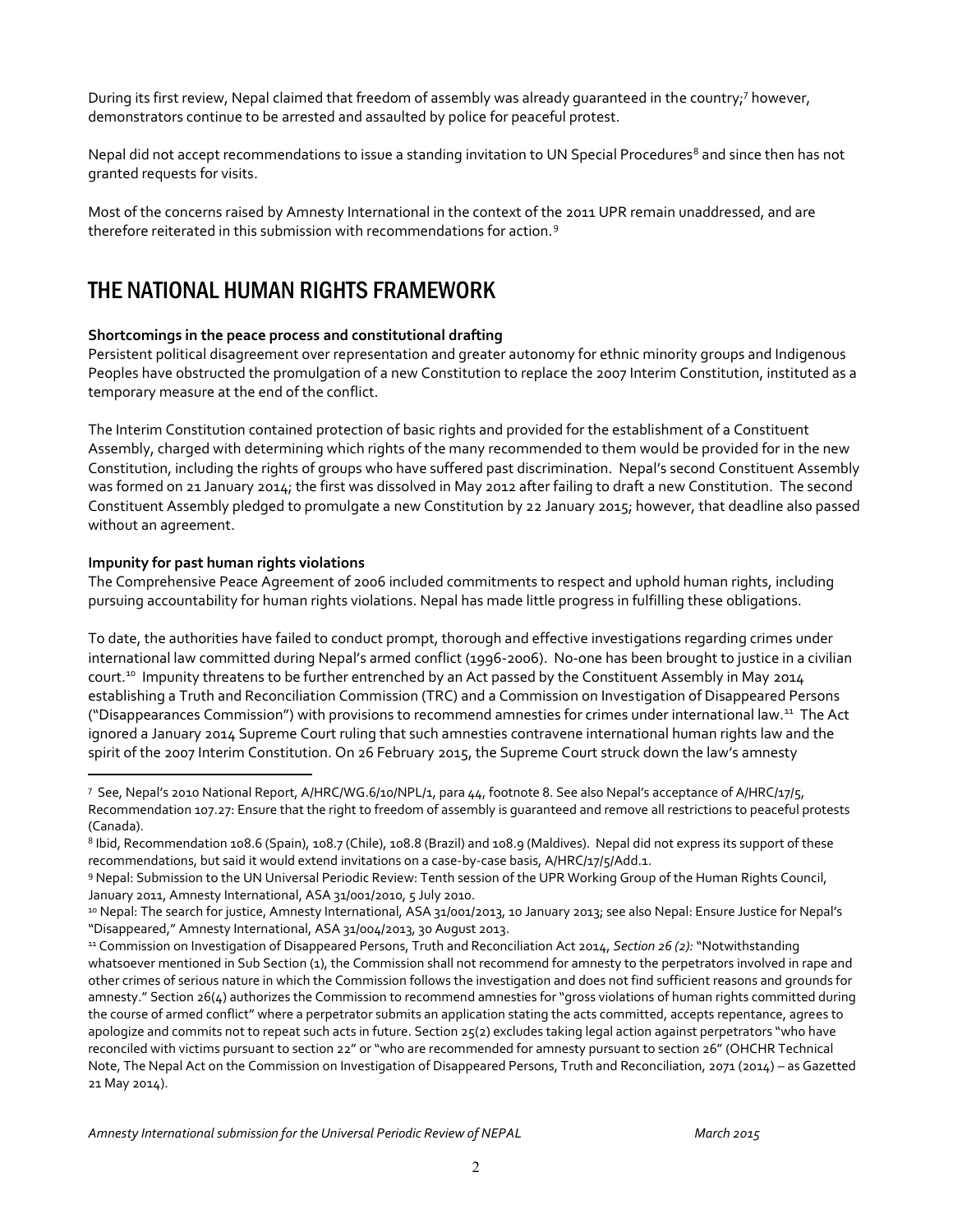provisions and ordered its amendment. Nepal also reneged on a commitment it made at its first review to ensure that the TRC and Disappearances Commission contained no amnesty provisions.<sup>12</sup>

Accountability for human rights abuses and victims' rights to justice, truth and reparation have also been undermined by the persistent failure by the police to register First Information Reports (FIRs),<sup>13</sup> conduct investigations and follow court orders, including in cases of alleged extrajudicial executions, human trafficking, gender-based violence, and torture and other ill-treatment.<sup>14</sup>

#### **Role of national statutory bodies in the protection of human rights**

In 2013 the terms of the NHRC Commissioners expired and their seats were left vacant for over a year, severely hampering the operations of the NHRC.<sup>15</sup> A new Chair was finally elected in September 2014, and Commissioners were nominated in October 2014. Commissioners are appointed on the basis of political consensus, rather than the process envisaged in the Paris Principles<sup>16</sup> which aims at a pluralist representation of social forces involved in the in the protection and promotion of human rights. At its first review, Nepal committed to "promptly implement all recommendations put forward by the National Human Rights Commission regarding prosecutions and/or departmental actions against alleged human rights violators".<sup>17</sup> But Nepali authorities have not acted on NHRC recommendations for prosecution.<sup>18</sup>

#### **Cooperation with international human rights mechanisms**

 $\overline{a}$ 

Nepal has failed to respond to outstanding requests by Special Procedures to visit Nepal, including the Working Group on enforced or involuntary disappearances, the Special Rapporteur on human rights defenders, and the Special Rapporteur on the promotion of truth, justice, reparation and quarantees of non-recurrence.<sup>19</sup>

<sup>13</sup> A First Information Report is a police record of the first information a victim or witness gives to the police about a cognizable offence and is registered in the police station where the complaint is made.

<sup>14</sup> In July 2014, forensic evidence collected by the NHRC on the 2003 enforced disappearance and extrajudicial execution of five students in Dhanusha district confirmed the identities of the victims, who had been blindfolded and shot at close range with ammunition used only by the Nepalese Army at the time. The police had delayed their investigation for the four previous years citing a lack of evidence.

<sup>15</sup> Nepal did not have a functioning parliament when the Commissioners' appointments lapsed in September 2013, making it difficult to hold consultations for new Commissioners. But even after the November 2013 elections, the posts remained vacant for many months. Political pressure and deal-making reportedly hampered the appointment process as well as the potential independence of Commission. (See, "Submission to the Human Rights Committee ahead of its Examination of Nepal's Second Periodic Report Under The International Covenant on Civil and Political Rights," February 2014, Redress, Advocacy Forum Association for the Prevention of Torture).<br><sup>16</sup> The Paris Principles are a set of international standards that apply to National Human Rights Institutions (NHRIs). They were

adopted by the United Nations General Assembly in 1993. The Principles require NHRIs to be independent, to have a broad human rights mandate, adequate funding, and an inclusive and transparent selection and appointment process for members.

<sup>17</sup> A/HRC/17/5/, Recommendation 106.25 (Canada).<br><sup>18</sup> In July 2011 the NHRC reported that the government had failed to implement 325 of 464 recommendations made by the NHRC (see, Human Rights eBulletin, National Human Rights Commission of Nepal, Volume 6, Issue 11, May 2011, available at: http://nhrcnepal.org/nhrc\_new/doc/newsletter/E-bulletin-Vol6-11.pdf, accessed 18 March 2015). Most of these are reported to be recommendations for legal action against human rights violators. According to Anup Raj Sharma, Chairman of NHRC, the government has not implemented a single recommendations for prosecution of a human rights violation ("Longer the transition, the less attention govt pays to human rights," EKantipur.com, 15 December 2014, http://www.ekantipur.com/2014/12/15/oped/longer-the-transitionthe-less-attention-govt-pays-to-human-rights/399036.html, accessed 13 February 2015).

<sup>19</sup> The Special Rapporteur on human rights defenders: request made in 2003, reminders sent in 2004, 2005, 2008, 2009, 2012; the Working Group on enforced or involuntary disappearances: request for follow-up visit on 12 May 2006, reminders in 2009; on 30 June 2011 and 2 Sept. 2013; the Special Rapporteur on the promotion of truth, justice, reparation and guarantees of non-recurrence: request made in 2012. Other unanswered requests include the Special Rapporteurs on extrajudicial, summary or arbitrary executions; on racism; on the right to freedom of opinion and expression; on violence against women; on Indigenous Peoples; on the right to food; on extreme poverty and human rights; on the rights to freedom of peaceful assembly and association; and on contemporary forms of slavery; and the Independent Experts on Cultural Rights and on Minority Issues.

<sup>12</sup> A/HRC/17/5, 8 March 2011, Recommendation 106.34 accepted by Nepal: …ensure that the Truth and Reconciliation Commission, as well as to the Commission on Disappearances be operational within the briefest delay and that there be no amnesty for grave violations of human rights (Switzerland). As noted above, Nepal told delegates during its 2011 review that that the bills to create a TRC and Disappearances Commission "do not provide amnesty in serious violations of human rights and indicated that the government remains committed to have them cleared as expeditiously as possible." A/HRC/17/5, para 89.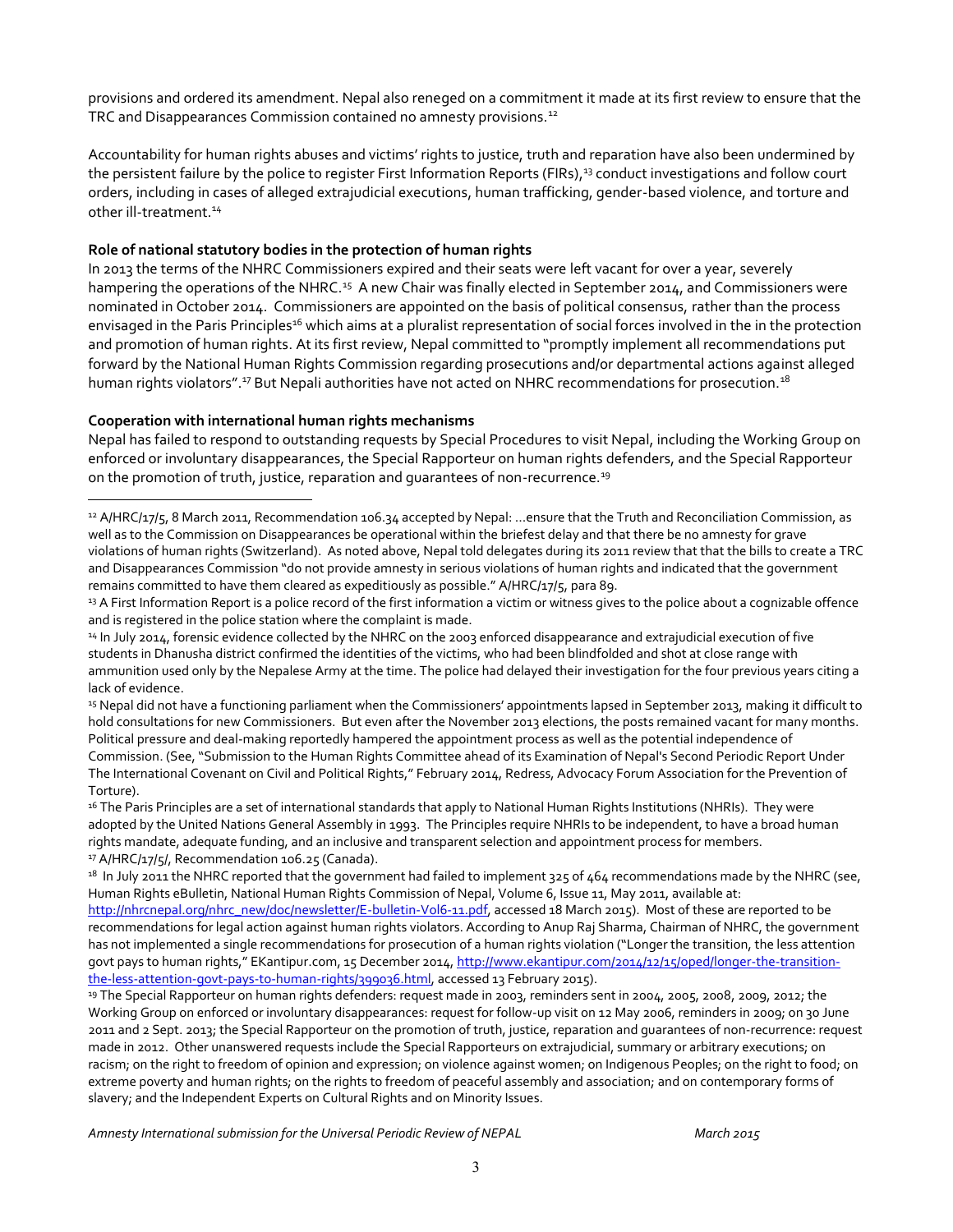# THE HUMAN RIGHTS SITUATION ON THE GROUND

### **A. Violations by state forces**

### **Extra-judicial and summary executions**

At least 281 extrajudicial executions have been reported in the Terai since 2010. Family members of the victims told Amnesty International in August 2014 that the police had claimed their sons were killed in "crossfire," contrary to eyewitness testimony and available evidence.<sup>20</sup> An alleged extrajudicial killing was also reported in Kathmandu in August 2014.<sup>21</sup> To date, there has been no investigation and prosecution in these cases.<sup>22</sup>

#### **Torture and other ill-treatment**

Torture and ill-treatment of adults and children<sup>23</sup> persist despite Nepal's commitments to end torture and related impunity.<sup>24</sup> Victims interviewed by Amnesty International in August 2014 reported having been beaten and kicked by police following their arrest. In one case, the victim's genitals were electrocuted and he was beaten over the head with a blunt object over a period of four days.<sup>25</sup>

Nepal did not uphold a commitment made at its first review to criminalize torture and reform its penal code and penal procedure code in line with the provisions of the Convention against Torture.<sup>26</sup> Although the Interim Constitution prohibits torture,<sup>27</sup> the legislature has not passed a bill providing criminal penalties for torture.

#### **Restrictions on freedom of assembly**

 $\overline{a}$ 

Nepal's Interim Constitution protects freedom of assembly, but unwarranted restrictions have been imposed on members of the Tibetan and Madhesi (Terai) communities curtailing their right to peaceful protest, including by prohibiting and preventing demonstrations and arresting protestors under the Public Offenses Act, sometimes with excessive force. Since September 2014, successive peaceful political rallies in support of Madhesi independence have been broken up by police.<sup>28</sup> Tibetans have been prohibited from publicly celebrating the Tibetan New Year and the Dalai

<sup>20</sup> Amnesty International interviews, August 2014.

<sup>&</sup>lt;sup>21"</sup>Chari' killed in crossfire: HM," Kathmandu Post, 8 August 2014, http://www.ekantipur.com/the-kathmandu-post/2014/08/08/topstory/chari-killed-in-crossfire-hm/265918.html, accessed 13 February 2015.

<sup>&</sup>lt;sup>22</sup> See the Office of the High Commissioner on Human Rights' Report, "Investigating Allegations of Extra-Judicial Killings in the Terai -OHCHR-Nepal Summary of Concerns (July 2010)", and the Terai Human Rights Defenders Alliance report, "Continuing Extra-judicial Executions in the Terai," 2014.

<sup>23</sup> In January, Amnesty International wrote to Nepal's Deputy Prime Minister and Minister for Home Affairs expressing concern about the reported detention and torture of a child, 16 year-old Prakash Gharti Magar of Dang district, whose leg was broken by police who arrested him following a scuffle between adolescents.

<sup>&</sup>lt;sup>24</sup> A/HRC/17/5, Recommendation 107.2 (Germany).

<sup>25</sup> Amnesty International interviews, Nepal, August 2014.

<sup>&</sup>lt;sup>26</sup> A/HRC/17/5, Recommendation 106.3: In the framework of the reform of the penal code and the penal procedure code, conform to the totality of the provisions of the Convention against Torture (Switzerland); criminalize torture (Denmark); enact specific legislation in domestic law to criminalize the offence of torture which is fully compliant with the requirements of the Convention against Torture (UK); criminalize torture and enforced disappearances in line with international standards (Slovenia).

<sup>27</sup> Article 26 Interim Constitution of Nepal 2063 (2007): "Right against Torture: (1) No person who is detained during investigation, or for trial or for any other reason shall be subjected to physical or mental torture, nor shall be given any cruel, inhuman or degrading treatment. (2) Any such an action pursuant to clause (1) shall be punishable by law, and any person so treated shall be compensated in a manner as determined by law.

<sup>&</sup>lt;sup>28</sup> Political activist Chandra Kant Raut and hundreds of his supporters have been arrested and detained in connection with peaceful protests advocating succession for the southern plains of Nepal, known as the Terai. Raut was arrested in September 2014 after addressing a rally and charged with sedition in October 2014. He was released on bail, but has been rearrested several times since then. On 25 and 26 November 2014, the Nepal police and Central Investigation Bureau arrested more than 300 people suspected of being Madhesi activists attempting to hold a rally in Kathmandu. Some 30 individuals, including Raut, were held for up to 48 hours without charge. In January Raut suffered a broken leg when police used violence to break up a rally in Biratnagar.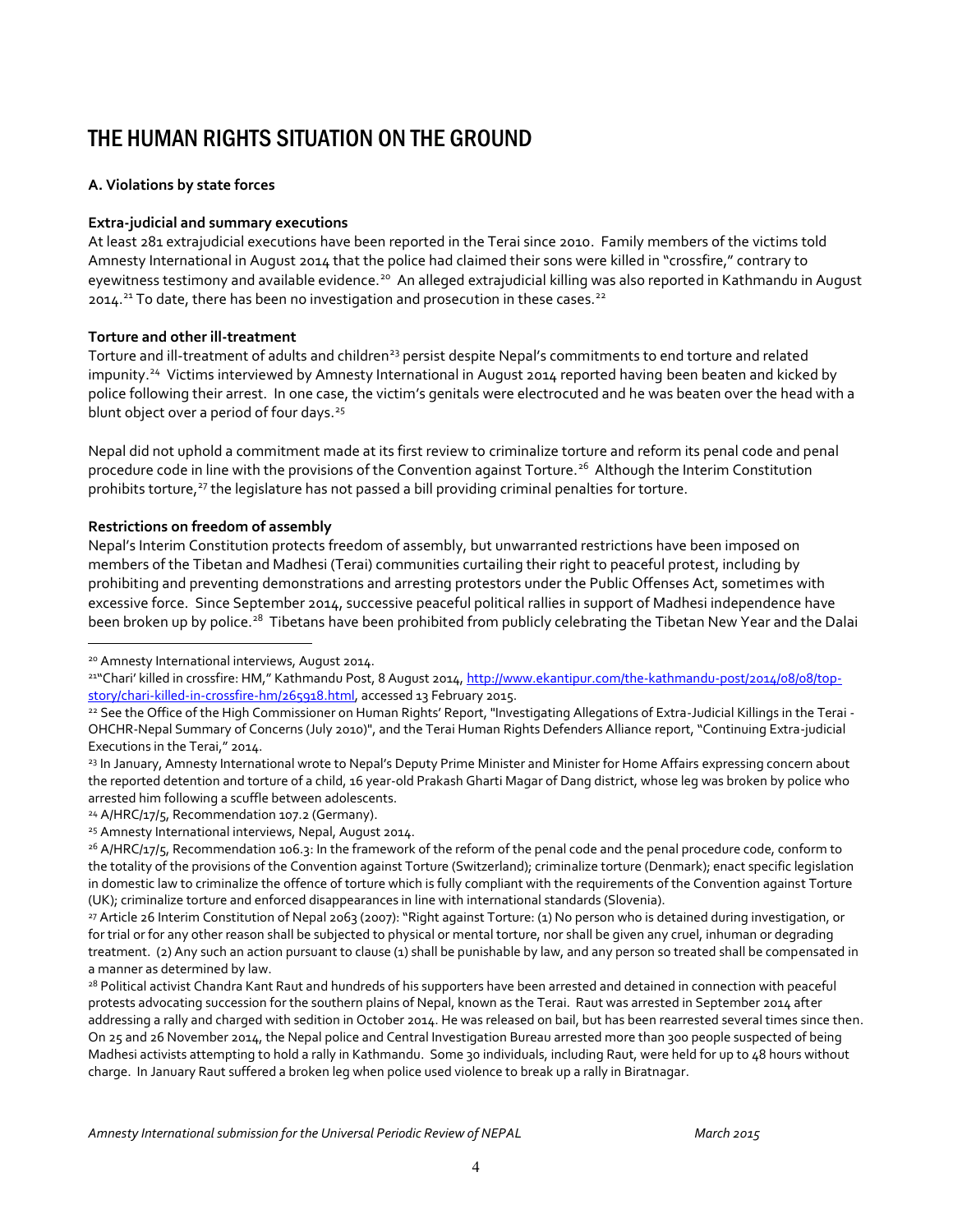Lama's birthday. During its first review, Nepal claimed that it had already removed restrictions on peaceful protests.<sup>29</sup>

Security personnel continue to employ unnecessary and excessive force during arrests and to quell demonstrations.<sup>30</sup>

#### **Arbitrary detention**

Police continue to arrest individuals without warrants or other formal procedures and to detain them without charge or trial and under poor conditions. Under the Public Security Act, the Chief District Officer (CDO) can order "preventive detention" without charge for persons deemed a threat to "security, peace and order" for up to 90 days, with extensions for up to six months on approval of the Home Ministry. The Public Offenses Act permits the CDO to detain people without charge for up to 25 days with extensions for crimes such as disturbing the peace, vandalism, rioting, or fighting. These powers have been used repeatedly to detain peaceful protestors.

#### **Violence against women and girls**

Dowry killings, rape and other forms of sexual violence continue to be reported despite official measures to combat abuse, including the Domestic Violence (Crime and Punishment) Act 2009, the National Strategy and Action Plan for combating gender-based violence and monitoring mechanisms such as the National Women's Commission. However, the definition and treatment of rape in Nepal's Civil Code (Muluki Ain) is inconsistent with evolving international standards.31

Women human rights defenders have been attacked for defending and promoting the rights of women, in particular Dalit women who face caste discrimination.<sup>32</sup> Police have refused to record cases of violence against women, or to provide information to women human rights defenders on the status of investigations.

In the Terai, Dalit women and those from other non-dominant castes are at particular risk of rape and other forms of sexual violence, and face obstacles to justice.<sup>33</sup> Domestic violence and harmful practices justified by tradition or culture are also prevalent.<sup>34</sup>

#### **Enforced disappearances**

 $\overline{a}$ 

More than 1,300 people are thought to have disappeared during the armed conflict in Nepal between 1996 and 2006.

34 Nepal: Unnecessary burden: Gender discrimination and uterine prolapse in Nepal, Amnesty International, ASA 31/001/2014, 20 February 2014, pages 21-22.

<sup>&</sup>lt;sup>29</sup> Nepal accepted A/HRC/17/5, Recommendation 107.27: Ensure that the right to freedom of assembly is quaranteed and remove all restrictions to peaceful protests (Canada), noting that it was among those recommendations that were "already implemented or in the process of implementation."

<sup>3</sup>º From 31 May to 4 June 2013, the police violently dispersed a series of peaceful protests by Kamlari activists calling for accountability for the killing of a 12-year old Kamlari girl in Dang in March 2013. Police officers reportedly detained, injured and sexually assaulted protesters. In January Madhesi political activist Chandra Kant Raut's leg was broken by police who used force to break up a rally for Madhesi independence in Biratnagar.

<sup>31</sup> For example, the law limits rape to non-consensual vaginal intercourse, designates a 35-day limit for lodging an FIR with the police alleging rape, and prescribes heavier penalties for rape of younger victims. Marital rape incurs a lower penalty than rape committed by a non-partner under these laws.

<sup>32</sup> On 5 January 2014, Gyanu Dulal, a member of Women Human Rights Defenders Network, Panchthar was reportedly assaulted by police at District Police Office 5 when she went to inquire about her son's arrest. In February 2013, the organization INSEC reported that human rights defender Apsara Upreti was threatened over the phone by a local UCPN-M politician for trying to get legal support for a victim of marital rape in Kewalpur. The caller reportedly ordered her to see that the accused was released from custody and rejected the possibility of rape between a husband and wife. Also in February 2013, Domani Devi Chaudhary, an activist against domestic violence, was reportedly beaten up by local residents of Dhodana who accused her of witchcraft. Woman human rights defender Sarita Devi Chaurasiya was killed in September 2012. Her throat was reportedly slit. Police recovered her body from a mango orchard in Matiarwa VDC-2. On 28 August 2012, a campaign of harassment against members of leading women's rights organization WOREC Nepal and LGBTI rights organization Mitini Nepal began following their support of a victim of domestic violence who had recently 'come out' as a lesbian.

<sup>33</sup> See, Dalit Women Face Multiplied Discrimination 3 February 2014, Inter Press Service, http://www.ipsnews.net/2014/02/dalitwomen-face-multiplied-discrimination/, accessed 13 February 2015.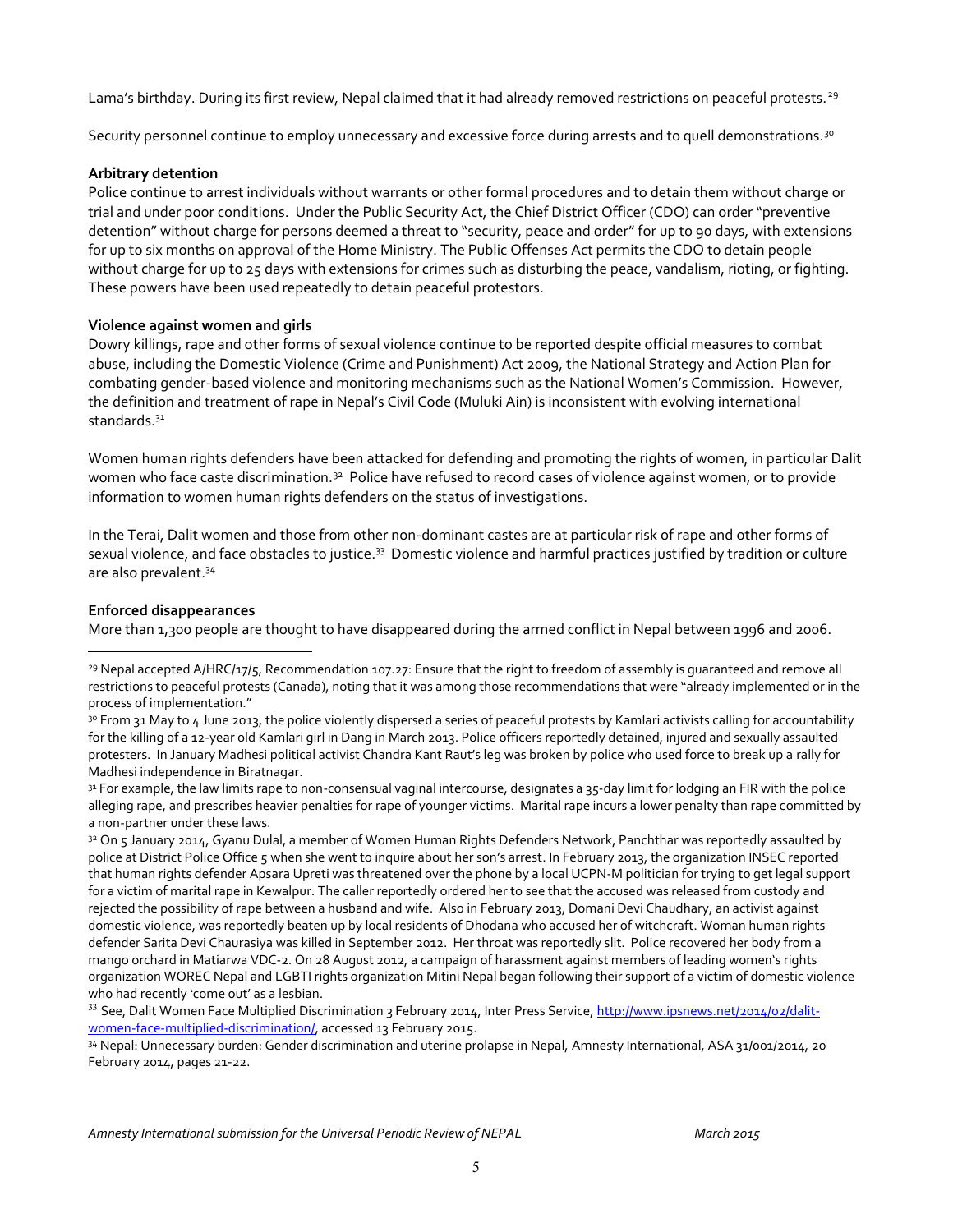These cases remain uninvestigated and unprosecuted.35 Nepal's Constituent Assembly passed an act in May 2014 to establish a commission to investigate enforced disappearances but with the power to recommend amnesties for crimes under international law.<sup>36</sup> Nepal has not ratified the International Convention for the Protection of All Persons from Enforced Disappearance.

#### **Discrimination**

 $\overline{a}$ 

Nepal is party to UN conventions that prohibit discrimination.37

In its 2011 UPR, Nepal was urged to eliminate discrimination and ensure that incidents of caste-based discrimination were reported, investigated, perpetrators prosecuted and victims of such violence compensated.<sup>38</sup> Nepal responded that these concerns had been effectively addressed with the passage of the Caste-based Discrimination and Untouchability (Offence and Punishment) Bill in May 2011.39

However, discrimination based on gender, caste, ethnic origin, religion and class remains endemic despite national antidiscrimination legislation and guarantees of equality and a limited form of freedom of thought, conscience and religion in the Interim Constitution.40

#### **Gender discrimination contributes to high incidence of uterine prolapse**

Amnesty International has documented links between high numbers of women in Nepal suffering from uterine prolapse, a debilitating condition, and systemic gender discrimination.<sup>41</sup> Higher prevalence rates have been found in regions, caste and ethnic groups where women and girls experience higher levels of gender discrimination, such as Dalits or women from the Terai.<sup>42</sup>

<sup>41</sup> Uterine prolapse is a reproductive health condition that occurs when the pelvic muscles weaken and the uterus slips from its usual position into the vagina. In the most severe cases it can come out of the vagina. The condition causes severe pain, difficulties carrying out everyday tasks, backache, pain during sex, and can affect the bladder and bowel causing leakage of urine and faeces. <sup>42</sup> See, UNFPA, *Status of Reproductive Morbidities in Nepal*, Institute of Medicine, Kathmandu 2006 and Pradhan, S. "Unheeded Agonies - A Study on Uterine Prolapse Prevalence and its Causes in Siraha and Saptari Districts", Women's Reproductive Rights Program (WRRP), Centre for Agro-Ecology and Development (CAED), Kathmandu, Nepal, 2007. Although there has been no comprehensive study on the prevalence of uterine prolapse in Nepal and the different methodologies used in the studies which have been conducted mean the prevalence rates they found vary, the studies have shown that prevalence is higher among women from groups who experience high levels of gender discrimination. Accepted risk factors for uterine prolapse include adolescent pregnancy which is linked to early marriage; multiple pregnancies and pregnancies close together due to lack of access to contraception to lack of decisionmaking power over contraception; lack of rest during and immediately after pregnancy, including carrying heavy loads, which is linked to high poverty rates and women's lack of control over when they take rest; improper birthing practices used by unskilled birth attendants; and inadequate nutrition. Gender discrimination against women and girls and the violation of economic, social and cultural rights lie at the root of many of these risk factors.

<sup>35</sup> Nepal: Submission to the UN Universal Periodic Review: Tenth session of the UPR Working Group of the Human Rights Council, January 2011, ASA 31/001/2010, 5 July 2010; see also OHCHR, Nepal Conflict Report: An analysis of conflict-related violations of international human rights law and international humanitarian law between February 1996 and 21 November 2006, November 2012. 36 This decision that contravened previous commitments by Nepal, including a commitment made in the context of its first UPR.

<sup>37</sup> These include the International Covenant on Civil and Political Rights, the International Covenant on Economic, Social and Cultural Rights, the Convention on All Forms of Discrimination against Women and the Convention on the Elimination of All Forms of Racial Discrimination.

<sup>&</sup>lt;sup>38</sup> A/HRC/17/5/Add.1, 1 June 2011, Recommendation 108.10: Take further steps to eliminate discrimination against vulnerable or marginalized groups, including on the basis of gender or caste, by enacting laws to criminalize all forms of discrimination (UK); Recommendation 108.12: That cases of caste-based discriminations be reported, investigated, perpetrators prosecuted and victims of such violence are compensated (Czech Republic).

<sup>39</sup> Response of Nepal to Recommendation 108.12 (Czech Republic), A/HRC/17/5/Add.1, 1 June 2011.

<sup>4</sup>º The Interim Constitution contains a significant restriction on freedom of religion in the form of a provision prohibiting individuals from converting another person from one religion to another. The 2006 Gender and Equality Act allows for the amendment of discriminatory provisions in other domestic laws, but a regulatory framework for the implementation of the Act has not been adopted, leaving the rights of marginalized groups inadequately protected. Individuals belonging to so-called "lower" castes and Dalit communities suffer social exclusion, discrimination and violence, committed with impunity. Many Dalit women face multiple forms of discrimination because of their caste, gender and class.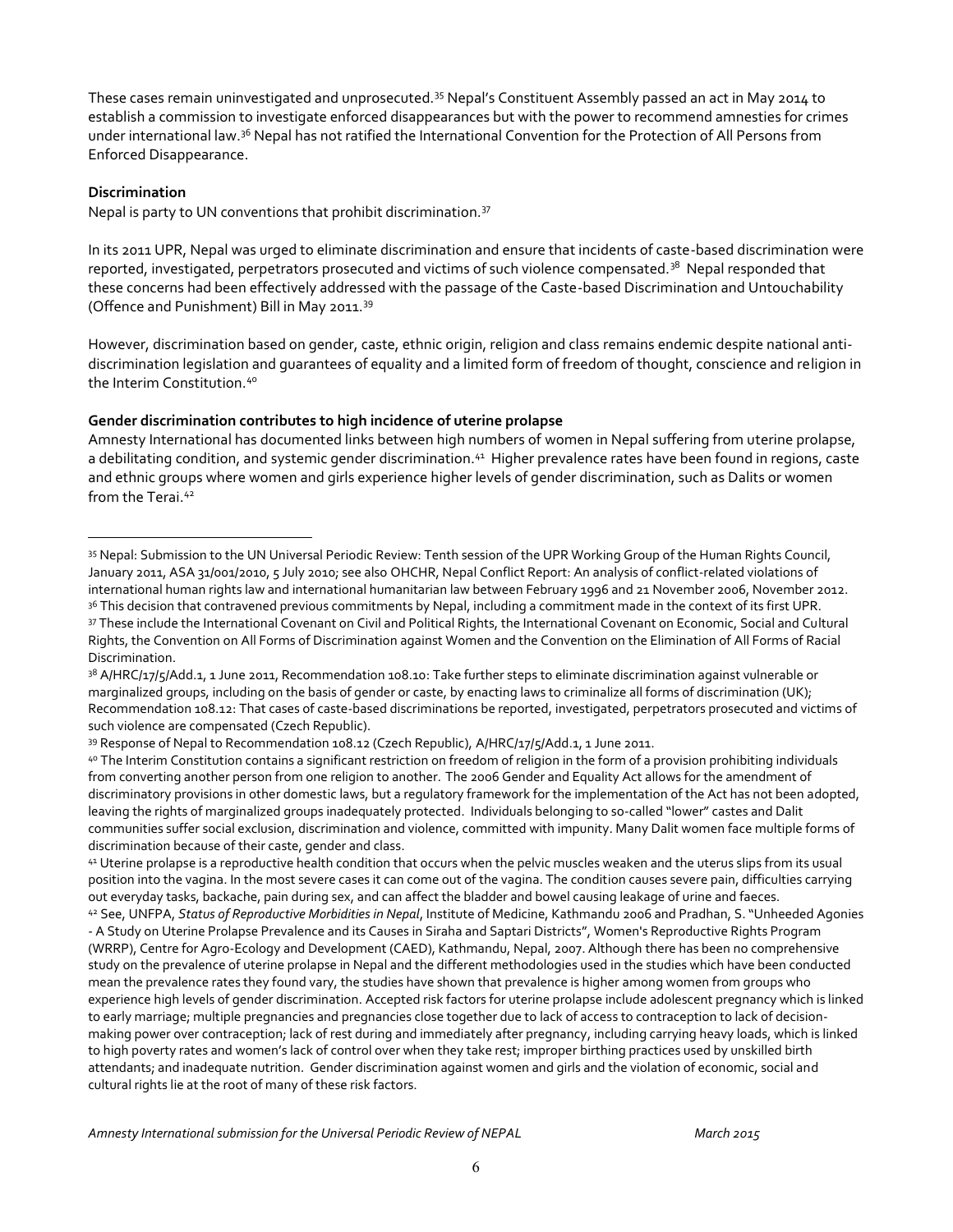In its fourth Five Year Human Rights National Action Plan, released in July 2014, Nepal committed to "adopt preventive measures to end uterine prolapse." This is a welcome step and needs to be translated into specific measures to address underlying gender discrimination that puts women at increased risk of developing the condition, along with clear processes for monitoring and accountability.

#### **Migration-related human rights abuses**

Migration and its after-effects on the families and communities left behind continue to have human rights implications both outside and within Nepal. A local official told Amnesty International that under-age children reportedly use falsified documents showing their age to be 16 or older in order to obtain passports for work abroad.43 Meanwhile, human rights defenders report that violence against women whose husbands work abroad has greatly increased due to money-related, interpersonal and family disputes.44

#### **Trafficking in persons**

In response to recommendations during its first review that Nepal take further legislative steps and "accelerate efforts" to respond to human trafficking and protect victims, <sup>45</sup> Nepal stated that it believed existing laws<sup>46</sup> "constitute a comprehensive legal framework to protect those affected from trafficking, including women and children", <sup>47</sup> and noted that since 2001, it had implemented a national action plan against the sale of women and children for sexual and labour exploitation.

In fact, incidence of trafficking in adults and children for sexual exploitation and forced labour remains high, particularly in districts with an open border with India. This is in stark contrast with prosecution rates, which local human rights defenders say remain extremely low.<sup>48</sup> In at least two cases known to Amnesty International, police failed to file FIRs after complaints were submitted by victims and/or their families.<sup>49</sup>

#### **B. Abuses by armed groups of non-state actors**

Instances of violence against civilians by armed groups in Nepal's southern Terai region have decreased substantially since 2011.<sup>50</sup>

# RECOMMENDATIONS FOR ACTION BY THE STATE UNDER REVIEW

#### **Amnesty International calls on the government of Nepal to:**

#### *National legislation and policies*

 $\overline{a}$ 

• Ensure that the new Constitution provides for protection of human rights in a manner fully consistent with international human rights law and standards.

#### *Impunity for human rights violations*

Bring to justice those suspected of committing crimes under international law and provide full and effective reparation to victims, in addition to current efforts to establish the truth regarding crimes committed in the conflict;

<sup>43</sup> Amnesty International interview, Chief District Officer, Kapilbastu, August 2014.

<sup>44</sup> Amnesty International interviews, Nepal, August 2014.

<sup>45</sup> A/ HRC/17/5/Add.1, 1 June 2011, Recommendation 108.20 (Japan) and 108.21 (Austria).

<sup>46</sup> Human Trafficking and Transportation (Control) Act, 2007, and its Regulation.

<sup>47</sup> A/HRC/17/5/Add.1, 1 June 2011, Government of Nepal response to Recommendations 108.20, page 6.

<sup>48</sup> Amnesty International interviews, Nepal, August 2014.

<sup>49</sup> Amnesty International interviews, Nepal, August 2014.

<sup>50</sup> There were estimated to be more than 100 armed groups operating in the Terai in 2009 when the government launched its Special Security Plan (SSP). With its introduction, extra-judicial killings of alleged members of armed groups rose dramatically. By 2012 the government estimated that only about twelve were still active; some 20 groups were negotiating with the government. For more see, Investigating Allegations of Extra-Judicial Killings in the Terai; OHCHR-Nepal Summary of Concerns (July 2010)

http://nepal.ohchr.org/en/resources/Documents/English/reports/HCR/Investigating%20Allegations%20of%20Extra-

Judicial%20Killings%20in%20the%20Terai.pdf, accessed 19 March 2015; see also, "Talking peace in Nepal, Insight on Conflict,"29 August 2014, http://www.insightonconflict.org/2014/08/talking-peace-nepal/, accessed 19 March 2015.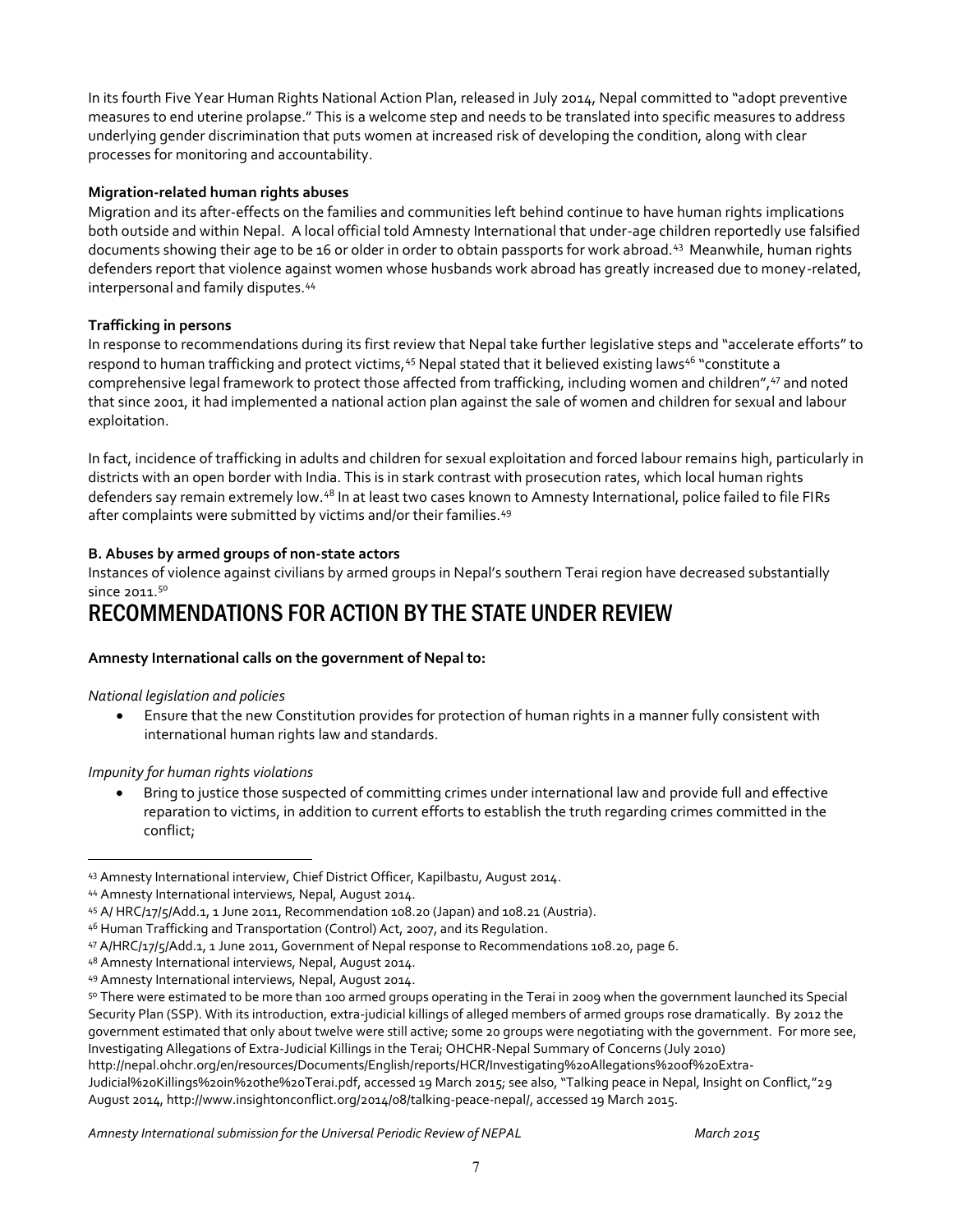- x Investigate all allegations of crimes under international law, both past and present, and, where there is sufficient evidence, prosecute those suspected of committing the crimes before competent, independent and impartial civilian courts, in accordance with international standards;
- **•** Ensure that victims can access effective remedies before the courts, including full and effective reparation;
- Bring the Commission on Investigation of Disappeared Persons, Truth and Reconciliation Act 2014 in line with international law before Commissioners commence work, including by removing time limits that could inhibit the filing of complaints, ensuring witness protection, and removing provisions could lead to amnesties being granted to persons suspected of committing crimes under international law;
- x Ratify the Rome Statute of the International Criminal Court to ensure that crimes under international law can never again be committed with impunity.

#### *Criminal justice and legal reform*

- Introduce new legislation providing appropriate criminal penalties for acts of torture and other ill-treatment;
- Withdraw powers from district-level authorities that permit arbitrary detention.

#### *Role of national statutory bodies in the protection of human rights*

Ensure the effective functioning of the National Human Rights Commission of Nepal in accordance with the Paris Principles, in particular by including guarantees in the appointments process to ensure the pluralist representation of the social forces (of civilian society) involved in the protection and promotion of human rights.

#### *Enforced disappearances*

x Ratify the International Convention for the Protection of All Persons from Enforced Disappearance, making the declarations set out in Articles 31 and 32 (recognition of the competence of the Committee on Enforced Disappearances to receive and consider communications from or on behalf of victims and from other states parties), and to implement it into national law.

#### *Cooperation with international human rights mechanisms*

- Accept the requests to visit Nepal by the UN Working Group on enforced or involuntary disappearances, the Special Rapporteur on human rights defenders and the Special Rapporteur on the promotion of truth, justice, reparation and guarantees of non-recurrence and cooperate fully with the mandate holders;
- **•** Extend a standing invitation to UN Special Procedures.

#### *Extrajudicial and summary executions*

x Ensure prompt, impartial, independent and effective investigations into all cases of unlawful killings and that all those suspected of being responsible, irrespective of rank, are brought to justice in trials that meet international standards of fairness.

#### *Restrictions on freedom of assembly*

- **Ensure that the right to freedom of assembly is protected and remove all restrictions in practice placed on the** right to peaceful protest;
- Take immediate measures to end the practice of excessive use of force and violence by state forces against the members of the Tibetan and Madhesi communities and others exercising their rights to freedom of expression, association and assembly.

#### *Arbitrary detention*

- x Ensure that no person is arrested for peacefully exercising their right to freedom of expression, association or assembly and that all arrests are carried out in accordance with the law and in line with human rights standards;
- Rescind or reform the Public Security Act so as to remove powers to detain persons in "preventive detention" without charge or trial.